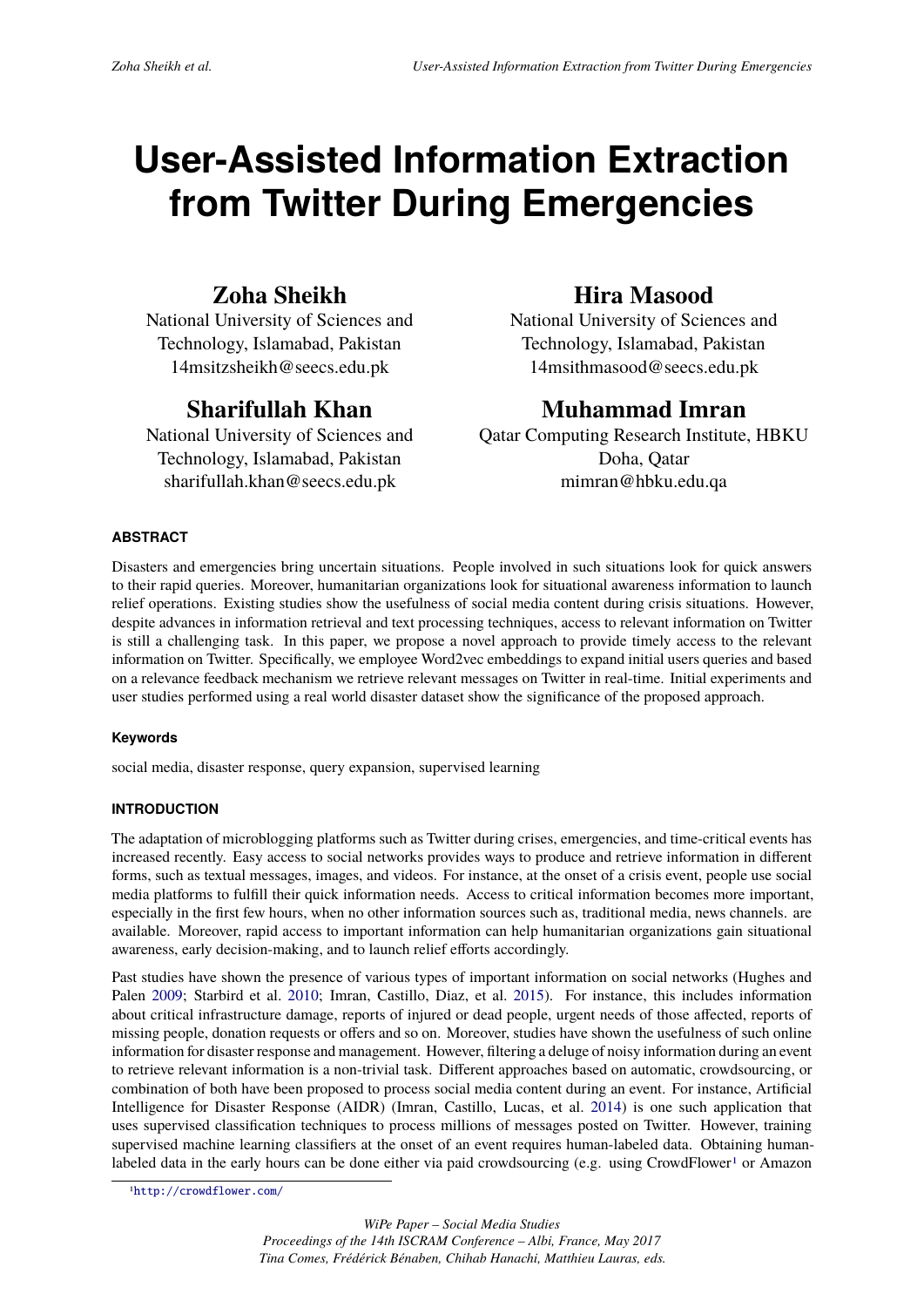Mechanical Turk2) or by employing volunteers. In either case, one has to pay a cost, which is *monetary* in the case of paid crowdsourcing and *time* in the case of volunteers. Ultimately, the scarcity of labeled data pose challenges for machine training and consequently it delays the processing of important information for end-users.

While obtaining labeled data is a time consuming task, but at times of a crisis there are usually abundant unlabeled data. For examp[le](#page-1-0), during the 2012 Sandy hurricane, the highest peak observed was around 16k tweets/min posted on Twitter. Given, we have no labeled data but access to thousands of unlabeled tweets in the first few hours when a disaster occurs, in this work, we aim to achieve the following two objectives:

(i) To fulfill end-users' critical information needs at the onset of a crisis situation when training a supervised classification system is impossible due to the scarcity of labeled data.

(ii) While fulfilling users' information needs, the second objective is to train a supervised classification system as quickly as possible to enable automatic prediction of new tweets.

To meet the above two goals, in this work, we propose a novel approach that utilizes state-of-the-art techniques from both unsupervised and supervised machine learning fields. Specifically, for the first task, we use a special form of word representation, called "word embeddings". We use the word2vec implementation from Mikolov et al. 2013 and train our own word2vec model using crisis-related tweets collected during a real disaster event. Given a user query, which usually consists of three to five words, we use the trained word2vec model to expand the original query terms using an automatic query expansion technique. The query expansion concept has a long history in information retrieval and has been applied in a number of contexts and application areas of information retrie[val \(C](#page-7-1)arpineto and Romano 2012). Basically, for each term in the query, we find top-n contextually similar words that we learn from a large corpus. The expanded query is then used to retrieve top-n tweets that have high similarity with the query vector. Moreover, we optimize the initial query. To get an optimal query vector, which can increase the retrieval of relevant tweets, we use the Rocchio algorithm (Joachims 1996).

To achieve the second objective, t[hat is](#page-6-2) to train a machine learning classifier while retrieving relevant documents to fulfill the user's information needs, we adapt a relevancy feedback mechanism to get user's feedback on query results. In a relevance feedback technique, users of a system are involved in the retrieval process to improve the system's ability to fetch relevant results over time (Ghorab et al. 2013). In our case[, the u](#page-7-2)ser provides feedback whether a returned result is relevant or not. We not only use this feedback to optimize the query vector, but also consider it as gold standard labels. That means, user's agreement on items relevancy is used to label those items accordingly. Upon collecting a handful of such labeled examples, we train a supervised machine learning classifier. Subsequent relevancy prediction is then performed by the train[ed mo](#page-6-3)del. The relevancy feedback mechanism continuously runs and keeps improving the classification performance. The results obtained from the experiments and user studies show the significance of the proposed approach. Once deployed, people in the crisis zone, affected communities, and crisis managers will be the users of this system.

The rest of the paper is organized as follows. In the next section, we provide detailed description of our proposed approach. Details regarding datasets and experiments are provided in the dataset and experiment section. Next, we summarize related work and conclude the paper in the last section.

## **PROPOSED APPROACH**

To retrieve relevant tweets against a user query during an on-going crisis event, we propose an approach which mainly consists of two major computational components. The first component responsible for query expansion and fetching of relevant tweets, whereas the second component implements the relevance feedback mechanism and query optimization. Before we get into the details of the system, we formally define our task as follows:

Given a query *q* and a large set of unlabeled tweets  $T_{ul}$ , our task is two-fold: (i) to fetch the most relevant tweets  $T_r$ from the unlabeled tweets set  $T_{ul}$  by expending the query  $q$  using an already trained word embedding model (Let *U* be an  $|V| * k$  term embeddings matrix); (ii) given a training data  $(x_i, y_i)$ , where  $x_i \in X$  and  $y_i \in (1, ..., K)$  class labels (in our case two labels), train a machine learning predictor  $f : X \to Y$ , where *X* is the set of documents (tweets in our case) that we want to label to one of the *Y* labels.

Figure 1 shows the high-level pipeline of our system. The system receives a query from the user. In our case, a query usually consists of three to five words, e.g., "reports of inured or dead people". A straight-forward approach to get related tweets is to run a similarity (e.g., cosine similarity function) between a query and unlabeled tweets. Due to limited context given in such short queries, the coverage of the returned results will be very low thus the retriev[ed](#page-2-0) documents will either be too few or irrelevant. To resolve this issue, we expand the context of the query.

<span id="page-1-0"></span><sup>2</sup>http://mturk.com/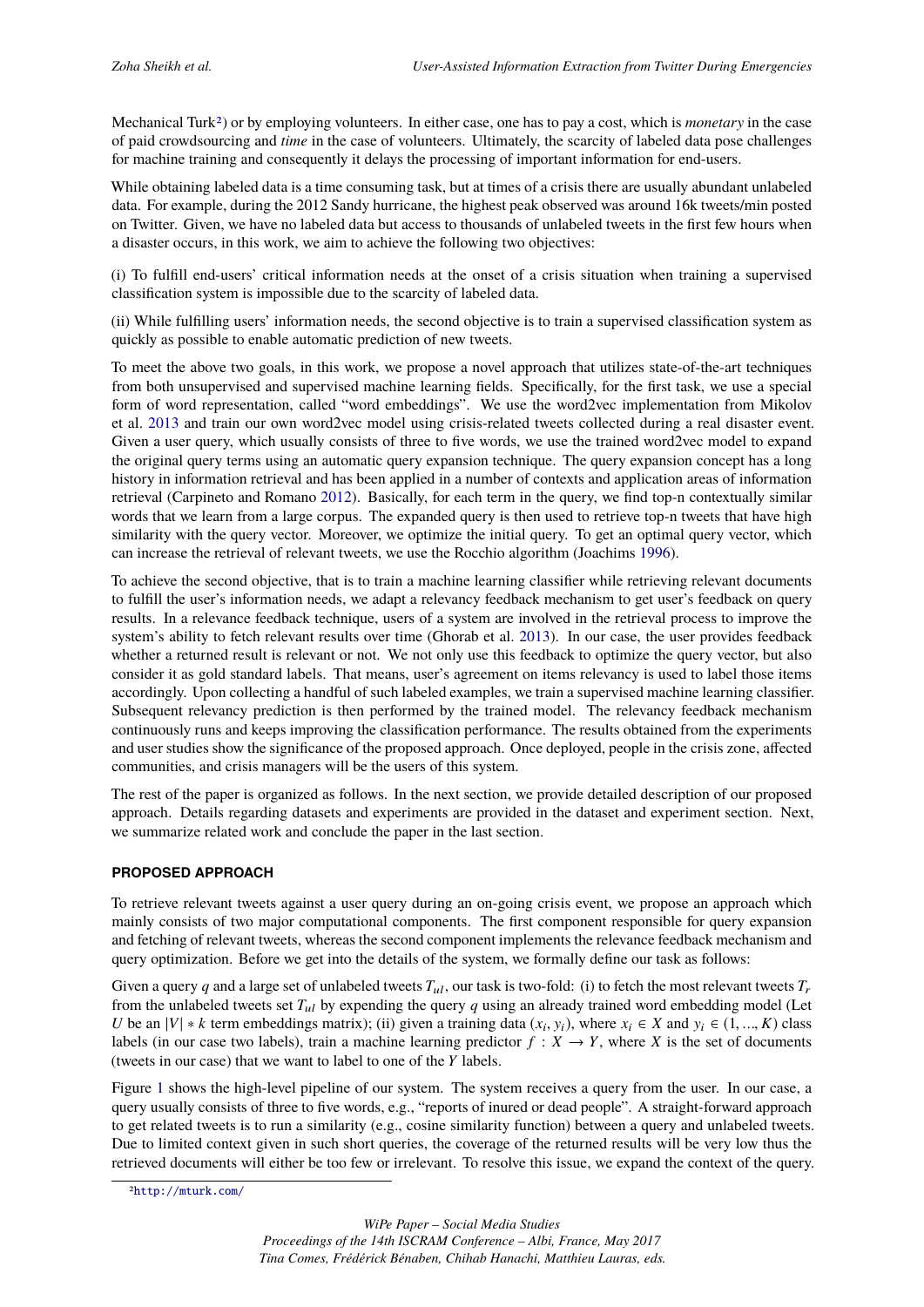<span id="page-2-0"></span>

**Figure 1. Query expansion and relevance feedback pipeline to retrieve relevant tweets and machine training**

For this purpose, we use a state-of-the-art recent approach for word representation known as "word embeddings". Mikolov et al. 2013 proposes two different models (CBOW and skip-gram). In this work, we use the skip-gram model, which given a large corpus of text it learns the proportions of word occurrences and their context (e.g., five words before and after a target word). So, then given a window size *n*, words around a target word w, the skip-gram model predicts the neighboring words.

We trained a [skip-g](#page-7-1)ram based word2vec model using approximately 1200k crisis tweets with vocabulary  $v =$ 108, 025 along 300 dimensions using a window size *n* = 3. We used the 2015 Nepal earthquake crisis-related tweets from CrisisNLP (Imran, Mitra, and Castillo 2016). The trained model is then used for query expansion. From the user query, we first remove stop words if any and then get top-20 highly contextually/semantically similar words from the trained word2vec model. Each query word is expended along 20 contextually similar dimensions. In figure 1, we show this representation under expended word vectors.

The original query words along with expended word [vecto](#page-6-4)rs are then used to retrieve high similar tweets from the unlabeled tweets corpus. Specifically, we first take an average over the expended words vectors and then by using cosine-si[m](#page-2-0)ilarity measure we fetch top-20 most similar tweets. The retrieved tweets are then presented to the user. The user examines the tweets and mark the ones which he/she thinks are relevant to the original query. The user annotation/marking procedure divides the result set into two sets (i) relevant set (i.e., the tweets the users marked as relevant), (ii) irrelevant set (i.e., the remaining tweets the user did not mark).

Now, given the two sets of tweets from users (relevant and irrelevant), we aim to optimize the expended query vector so to get good results during the next iteration. For this purpose we use the Rocchio algorithm (Joachims 1996), according to which the optimal query vector is the one that maximizes similarity to relevant documents while minimizing similarity to irrelevant documents. Formally, it can be defined as:

 $Q_{opt} = argmax[sim(Q_{org}, D_r) - sim(Q_{org}, D_{nr})]$ 

[where](#page-7-2):

*Q*opt represents optimal query vector *Q*org represents original query vector *D*<sup>r</sup> represents relevant documents  $D_n r$  represents non-relevant documents

Using the relevance feedback mechanism, the optimal query optimization runs until it converges (i.e. an optimal query is obtained). The number of iterations required to get an optimal query depends on a number of factors. For instance, the complexity of the query (simple or complex queries) or on the length of the query (short or long). All such factors effect the overall retrieval procedure and the time to get an optimal query.

While running the relevance feedback and performing the query based tweets retrieval, we keep track of the labeled tweets. Once a handful of labeled tweets are collected, in our case 50 tweets in each category, the machine learner trains a relevancy classifier. We treat this as a two class classification problem i.e. relevant and irrelevant. In this case, the relevant class represents the tweets relevant to the user query, which are marked by the user itself. As our learning scheme, we use Random Forest with 100 trees. The model is trained using uni-gram and bi-gram based features extracted from both the relevant and irrelevant sets and we select top 1k most informative features.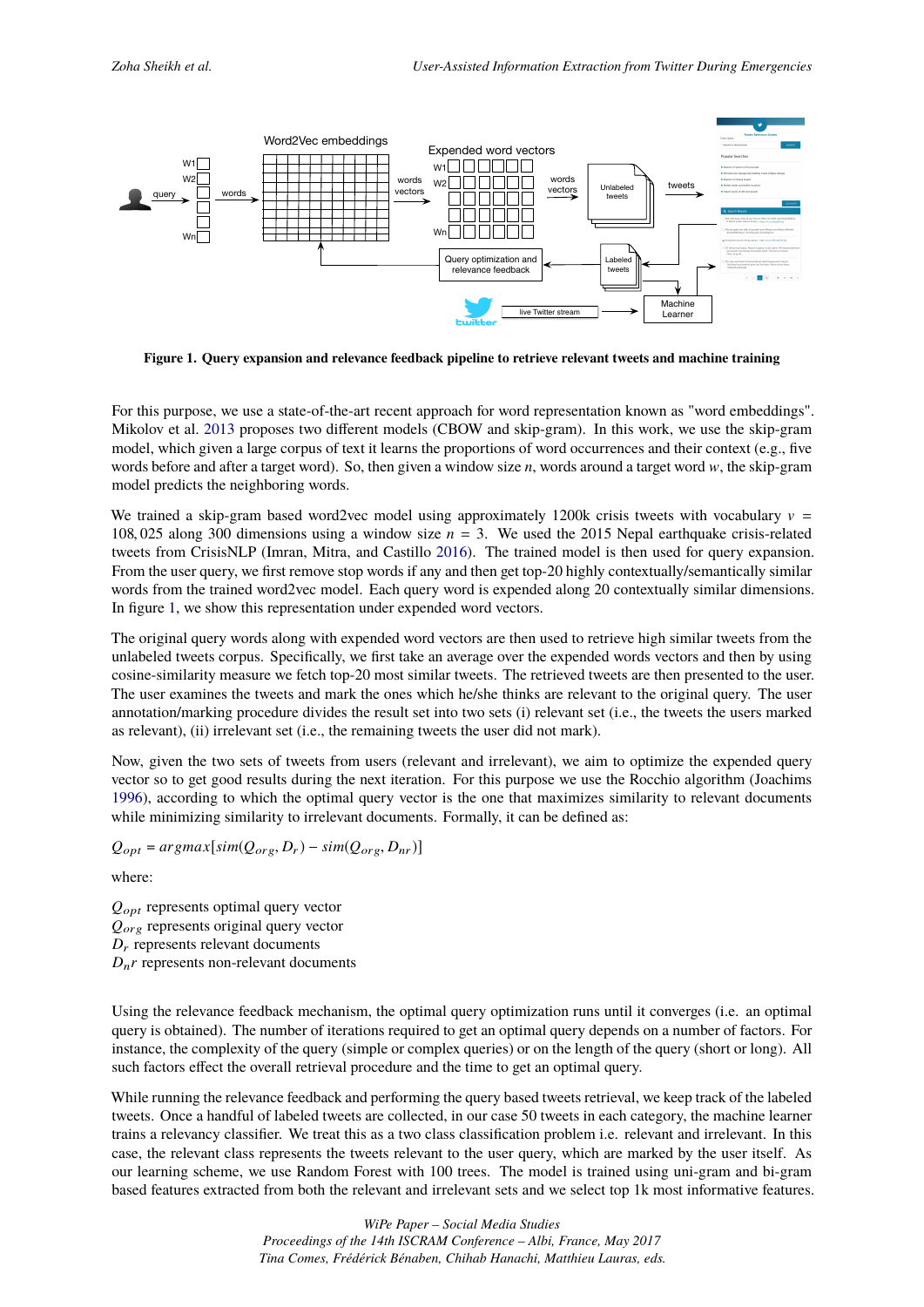The model evaluation is performed using 10-fold cross-validation technique. Evaluation results from various experiments are presented in the next section.

Once a model is trained, automatic categorization of subsequent tweets from Twitter live stream starts. The user seamlessly start receiving tweets categorized by the classifier. At this point, the query based tweets retrieval procedure stops. However, the feedback mechanism can still be running. But, now the user feedback is used to improve the existing trained model instead of query optimization. We train new models upon receiving a batch consisting of 50 labeled tweets. We recommend users to frequently mark results (relevant or irrelevant), when they observe high misclassification from the system.

# **DATASET AND EXPERIMENTS**

We use the 2015 Nepal earthquake data from CrisisNLP (Imran, Mitra, and Castillo 2016). The dataset was collected from the Twitter streaming API using different keywords and hashtags during the disaster. In our case, we use around 1,200k unlabeled data. Before training the word2vec model and classifiers, we perform data preprocessing. Specifically, we change tweets to lower case, remove links, stop words, mentions, RT words, special characters, and extra spaces. We used the following five queries to retrieve the releva[nt twe](#page-6-4)ets using our query expansion and optimization techniques.

- (i) Reports of injured or dead people
- (ii) Infrastructure damage like building, roads, bridges damage
- (iii) Reports of missing people
- (iv) Shelter needs and shelter locations
- (v) Urgent needs of affected people

In below, we show a list of top five tweets retrieved by our system for each query after query optimization.

#### **Reports of injured or dead people**

T1: News1130radio: Hundreds confirmed dead after massive #earthquake in #Nepal URL

T2: Massive 7.9 magnitude earthquake strikes Nepal, 108 feared dead

T3: #BreakingNews Death toll from Nepal quake nears 2,000 URL

T4: My heart is with those affected by this powerful quake. 7.8 Earthquake in Nepal Kills Hundreds, Levels Buildings T5: abcnews: Nepal Quake: search for survivors, with 50 people missing in Dharahara Tower collapse URLs

#### **Infrastructure damage like building, roads, bridges damage**

T1: Several buildings including ancient temples collapse in Kathmandu after magnitude 7.9 quake URL

T2: Nepal's earthquake damaged a 19th century building. Sad. #NepalEarthquake

T3: More than 6.6 mil people in the area affected by #Nepalquake. Widespread damage and destruction of infrastructure feared

T4: Buildings Are Down And Roads Are Out After Major Nepal Earthquake, Cnn Sister Network Cnn-Ibn A powerful T5: monuments decimated, roads and bridges destroyed, electricity out and general chaos #Nepal needs the world's support

#### **Reports of missing people**

T1: Rescue teams raise efforts on mount Everest to search for missing climbers, 30 climbers are injured, rescue continues..

T2: googleindia: We've just launched a Person Finder instance to help track missing persons for the #Nepal earthquake T3: pray for nepal, everest.. avalanche, hikers are missing

T4: Trekkers reported a major avalanche on Mount Everest, with some teams reported missing.URL

T5: Nearly 700 people known dead, many more missing under rubble, as Mag 7.8 #Earthquake hits near #Kathmandu..

#### **Shelter needs and shelter locations**

T1: Stay strong Nepal. #Kathmanduquake. Send people to these shelters closest to you. URLs

T2: RT sarojdhakal: Make your shelter and help build others #NepalEarthquake #earthquake URL

T3: PLAN staff reporting collapsed and damaged buildings in Kathmandu. Shelter needed as buildings unsafe #NepalQuake

T4: Major aftershock hits Nepal after earthquake Habitat for Humanity mobilizing to assist with shelter needs

T5: brick school being used as shelter for villagers who've lost homes #NepalQuake #Wales #par

### **Urgent needs of affected people**

T1: The Govt. and people of kathmandu urgent need the medicine supply and small scale mchines tools for removing collapsed building.

T2: RT CHOICEorg: We are encouraging #donations that will be directed to the most urgent needs of #Nepal

*WiPe Paper – Social Media Studies Proceedings of the 14th ISCRAM Conference – Albi, France, May 2017 Tina Comes, Frédérick Bénaben, Chihab Hanachi, Matthieu Lauras, eds.*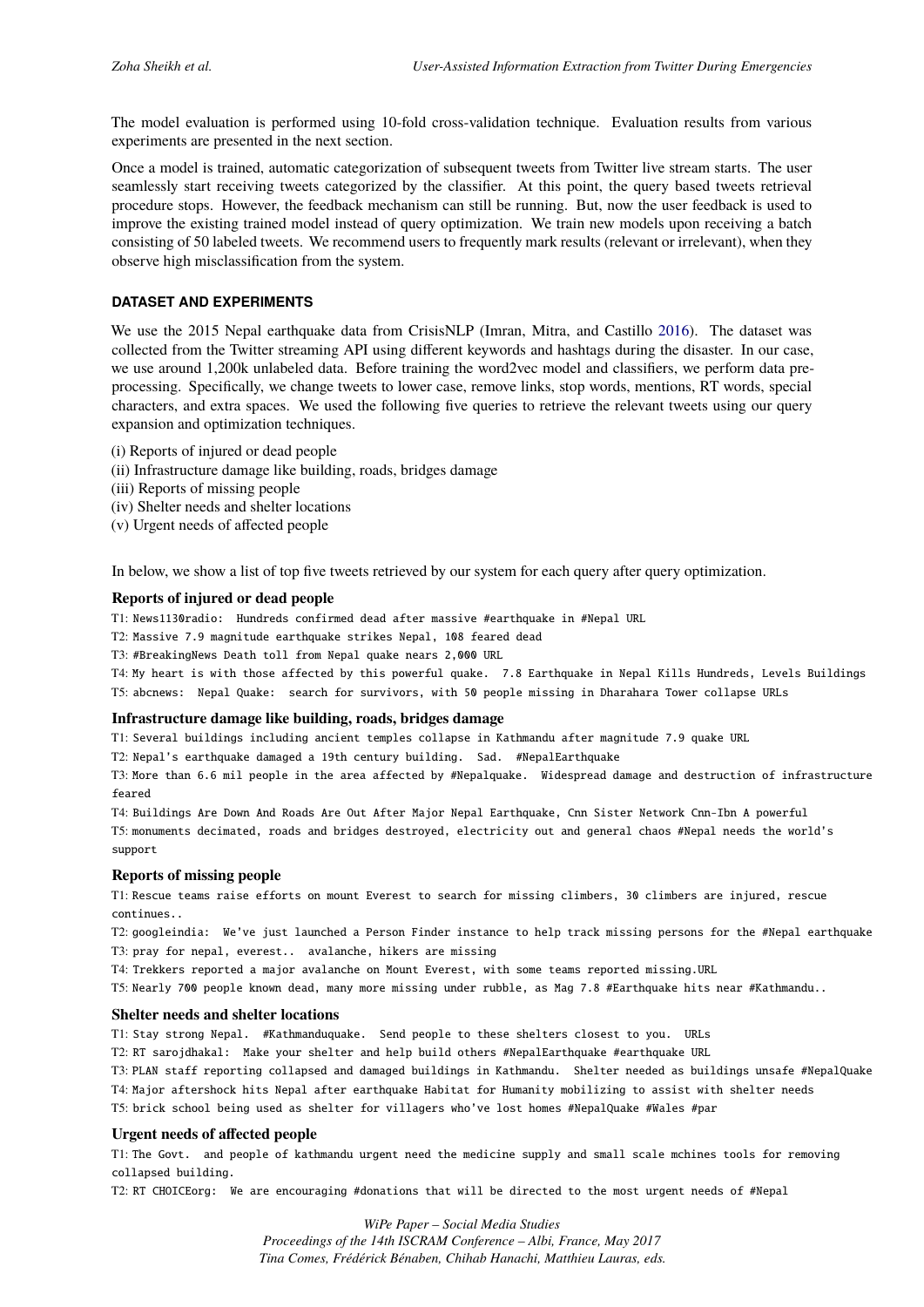| Ouery          | Precision | Recall | F1   | # of relevant examples | # of irrelevant examples |
|----------------|-----------|--------|------|------------------------|--------------------------|
| Q1             | 0.67      | 0.82   | 0.73 |                        | 315                      |
| Q <sub>2</sub> | 0.82      | 0.91   | 0.86 |                        | 253                      |
| Q3             | 0.94      | 0.91   | 0.92 | 27                     | 213                      |
| Q4             | 0.91      | 0.80   | 0.85 |                        | 227                      |
| Q5             | 0.85      | 0.92   | 0.88 | 36                     | 144                      |

<span id="page-4-0"></span>

| Table 1. Classification results in terms of precision, recall and f-measure. Also, number of training examples in |  |  |  |
|-------------------------------------------------------------------------------------------------------------------|--|--|--|
| our relevant and irrelevant classes                                                                               |  |  |  |

T3: Most Urgent Need in #Nepal: Search and Rescue capacity; Medical teams, more supplies and tenting for hospitals and body bags

T4: Urgent need of analgesic,antibiotics, betadiene, swabs in kathmandu!! Call for help DIGIT #earthquake #Nepal T5: Earthquake survivors in Nepal urgently need help. Make an emergency donation to WFP

To test the performance of the system, we train machine learning classifiers. Specifically, using the returned results against our queries, we manually labeled which tweets are relevant and which are not. In this case, our classification task consists of two classes. We use Random Forest as our learning scheme. For evaluation, we use 10-fold cross validation technique and we report precision, recall, and f-measure scores to show the classification performance.

Table 1 shows the results of the classification task. We can observe that overall the system performs good. Other than the results of Q1, all performance indicators show results >0.80. We also observe a low precision in the case of Q1, whereas recall for Q1 is in the acceptable range.

### **User [St](#page-4-0)udies**

In order to perform further validation of the system's performance, we conducted user studies using 8 participants. All of our participants are either Master's students, PhD students or professionals. All of our participants use Twitter in their daily routine to get latest updates and to post tweets (on average 2 posts per day). Table 2 shows more details of our participants.

To start, we verbally described the motivation behind the system, how it works along with a short demo, and details of our Nepal earthquake dataset. We present the system to each participant a[nd](#page-5-0) ask them to run two to three queries of their choice. Figure 2 shows the screenshot of the system interface. Each participant was instructed to mark the tweets that they think are relevant to their queries. The participants actively used the system and tried different queries. At the end, we asked them the following questions.

1. Overall, do you think the system fulfilled your information needs?

2. Overall, do you think the tweets returned by the system were mostly relevant to your query?

3. Did you observe an improvement in the returned results while using the system?

4. Do you think the number of tweets shown on a page is easy to go through?

5. Do you think system was difficult to use?

6. Will you consider this system to search information during a crisis event?

For the above six questions, we used the following scale for a participant's answer. (i) Strongly Agree, (ii) Agree, (iii) Neutral, (iv) Disagree, (v) Strongly Disagree

Finally, we ask each participant regarding how would he/she rate overall experience using the system. We used options: (i) Highly satisfactory, (ii) Satisfactory, (iii) Neutral, (iv) Unsatisfactory (v) Highly Unsatisfactory)



**Figure 2. System used to show query results and to get users feedback**

*WiPe Paper – Social Media Studies Proceedings of the 14th ISCRAM Conference – Albi, France, May 2017 Tina Comes, Frédérick Bénaben, Chihab Hanachi, Matthieu Lauras, eds.*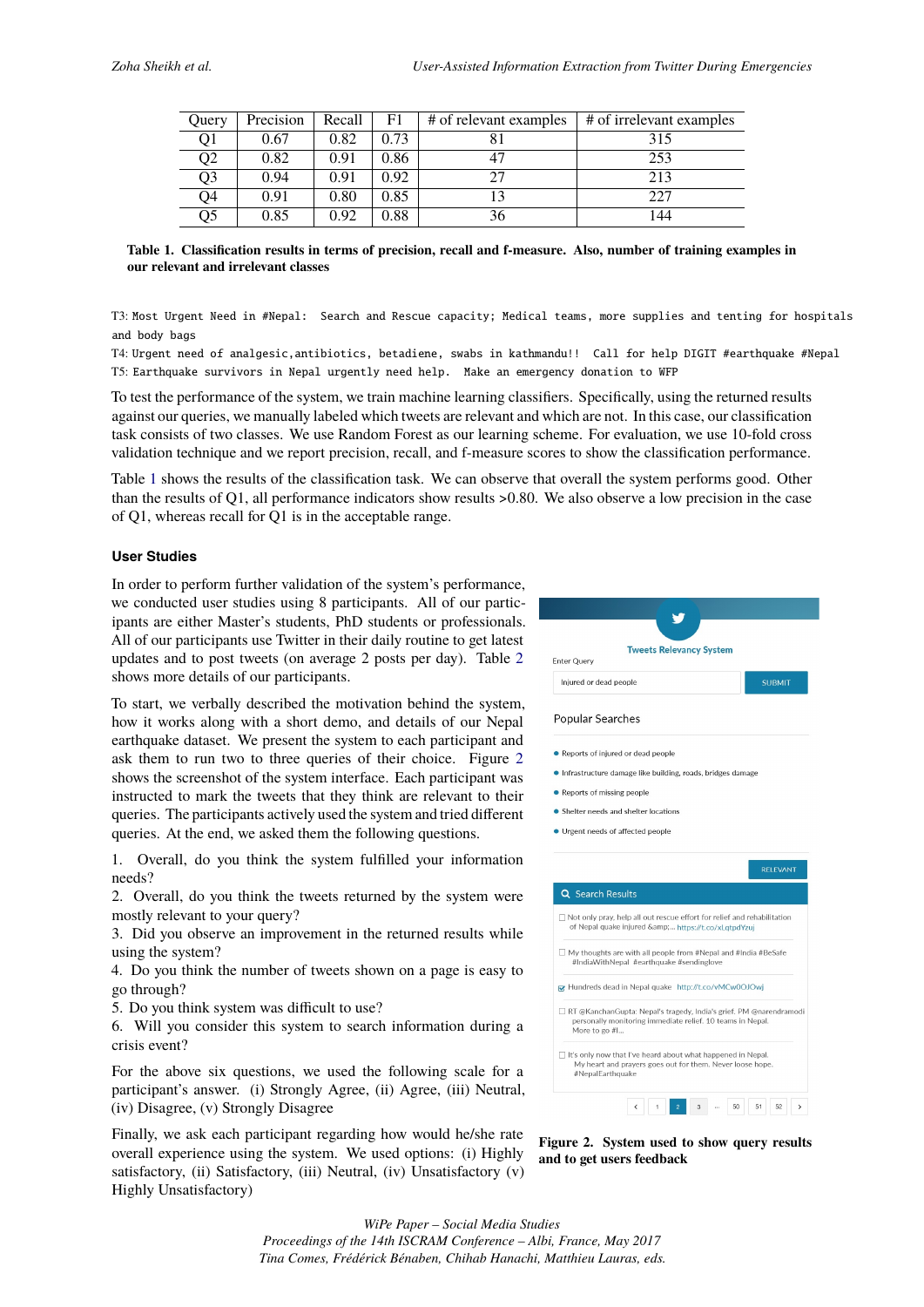<span id="page-5-0"></span>

| Users | Age | Gender | Education   | Profession         |
|-------|-----|--------|-------------|--------------------|
| $U_1$ | 30  | Male   | <b>MSCS</b> | Software Engineer  |
| $U_2$ | 24  | Male   | <b>BSSE</b> | Entrepreneur       |
| $U_3$ | 24  | Female | <b>MSIT</b> | Software Engineer  |
| $U_4$ | 26  | Female | MSIT        | Web Developer      |
| U,    | 35  | Male   | <b>BSIT</b> | <b>SEO</b> Expert  |
| $U_6$ | 22  | Male   | <b>BSCS</b> | Android Developer  |
| $U_7$ | 28  | Female | PhD         | Research Associate |
| $U_8$ | 30  | Female | PhD         | Student            |

#### **Summary of Participants Feedback**

Regarding the question 1, five out of eight participants agreed that the system indeed helped them get the information that they aimed for. The remaining three chose the neutral option. We also observe the same trend in the case of 2nd question (5 out of 8 agreed). However, whether the system returned better results during different iterations, 6 participants agreed that the system improved by time (the other 2 chose neutral option). Most of the participants did not seem to have any issues with the number of tweets shown on a page (question 4) and none of the participants showed concerns regarding system usage difficulties. The participants also showed interest to use the system in future. In regards to the last question, we observe a ratio of 1:5:2 for highly satisfactory, satisfactory, and neutral respectively.

# **Discussion**

Retrieval of relevant documents from a live data stream is generally a challenging task. However, due to limited contextual information, processing and extracting relevant information from Twitter data stream is a non-trivial task. In this work, we have employed a state-of-the-art technique (word2vec) useful to increase contextual information given a reference word/term. Once trained on a large corpus, word2vec embeddings can be useful to retrieve most contextual relevant terms to a given input word. However, one of the limitations of this technique, which we also inherit, is the lack of large domain-specific corpus for the training of a good word2vec model. To overcome this issue, we aim to collect more disaster-related datasets form Twitter to see if it improves our current results.

Moreover, another challenge in the current approach is to achieve optimal query vectors in a timely manner. Since this process involves human input (i.e., marking of relevant results), there is an inherit complexity to determine the optimal number of results to be shown to the users. The aim here is to reach an optimal query vector in fewer iterations (i.e., using fewer human annotations). Furthermore, training supervised classifiers always demand a good amount of training data. In our current experiments, it is evident that the number of training examples are very limited. However, in future we aim to overcome this issue by employing unsupervised techniques to get highly similar messages to the ones annotated by the users.

#### **RELATED WORK**

Given the widespread use of social media platforms, especially Twitter, during crises opens new opportunities for people in the disaster zone and humanitarian organizations to fulfill their rapid information needs in many forms, such as textual summaries, ranked output, classified images (Rudra et al. 2016; Ofli et al. 2016). Twitter is not only useful to consume important information, but also to quickly and effectively disseminate relevant information (M. Mendoza and Castillo 2010). On average different types of users (Uddin et al. 2014) post 500 million tweets per day3. Extracting useful information from such huge data, especially in real-time, is a challenging task. Much of this online information contains irrelevant stuff. Fo[r this](#page-7-3) purpose, m[any te](#page-7-4)chniques have been proposed to convert such big data into useful information (MacEachren et al. 2011; Cameron et al. 2012; Terpstra et al. 2012). However, many state[-of-th](#page-7-5)e-art approaches, for example, supervised classification [techn](#page-7-6)iques require event-specific traini[n](#page-5-1)g data (Imran, Elbassuoni, et al. 2013). Despite, recent studies have explored ways

<span id="page-5-1"></span><sup>3</sup>http://www.internetlivestats.com/twitter-statistics/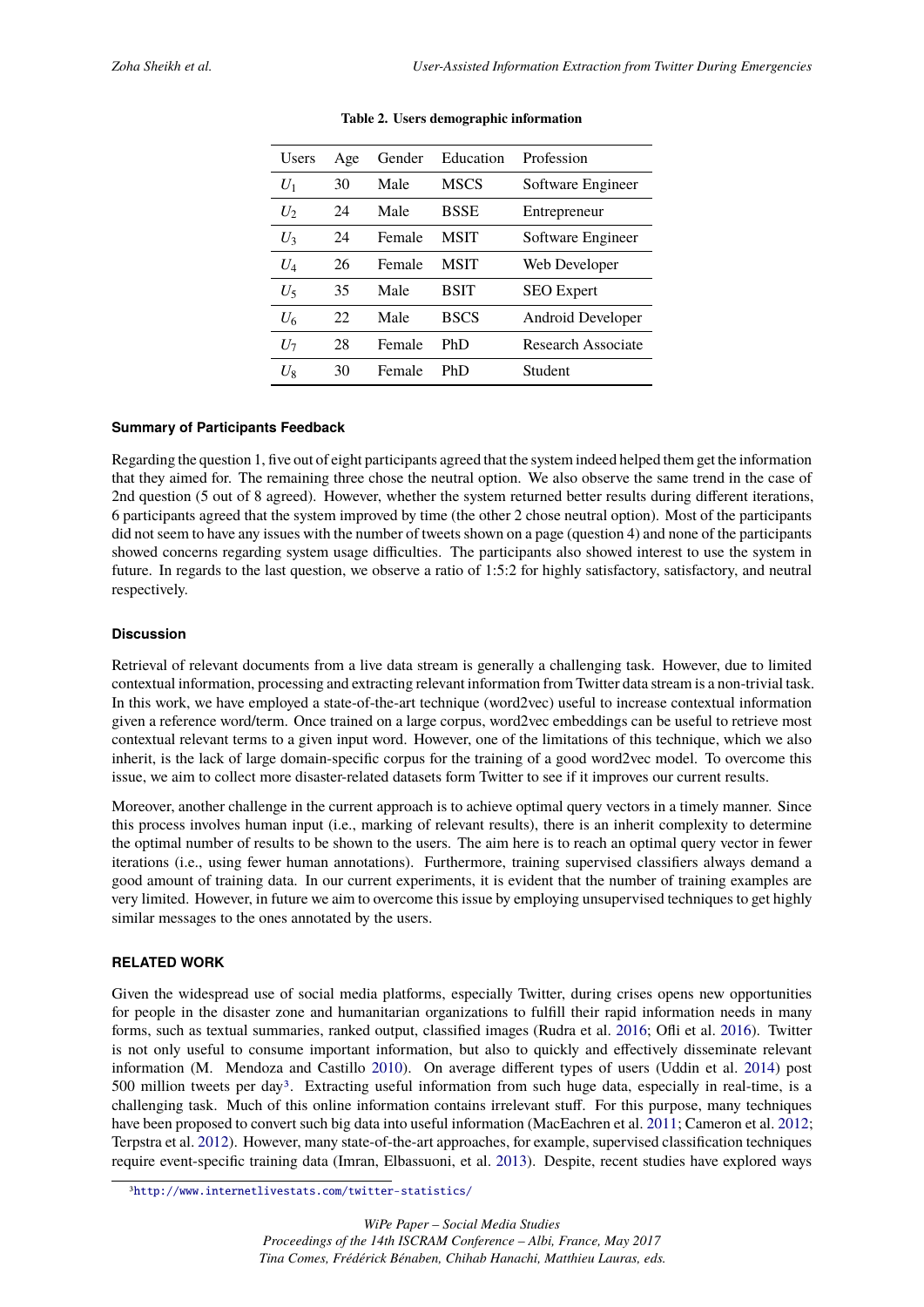to utilize labeled data from past events (Imran, Mitra, and Srivastava 2016), however, the need of event-specific labeled data to train better classifier has not been fulfilled yet.

Recently, there have been advances in core technologies useful for natural language processing. For instances, word2vec is one of them and is being used for a number of application areas. Word2vec is a form of word vector representations. Vector space model (VSM) represents embedded w[ords i](#page-7-7)n a vector space where semantically similar words are placed near to each other. This has received a great deal of attention in the natural language processing and machine learning communities for their ability to model term similarity and other relationships (Diaz et al. 2016).

Refining a query either uses a fully automatic approach or it can be optimized by adding a human in the loop. Adding relevant words to the context and subtracting irrelevant ones will eventually help in getting the fully optimized query. Optimal query helps maximizing the similarity to relevant documents while on the other hand it wil[l min](#page-6-6)imize the similarity to non-relevant documents. The relevance feedback algorithm is one of the most popular and widely applied learning methods from information retrieval (Joachims 1996)

There are many systems that use the above mentioned methods in order to find out the relevant information but none of them is actually applicable for information extraction in real-time situations without labeled data. There is no real time system which will take users relevance feedback during a crisis situation and learn a supervised model. To fill these gaps, we proposed a novel approach that uses word2vec, query [expan](#page-7-2)sion, query optimization techniques to automatically train supervised machine learning classifiers to fulfill users information needs.

#### **CONCLUSION**

Affected people and humanitarian organizations have quick information needs during time of disasters and emergency situations. Existing studies indicate the social media content posted during a crisis to fulfill peoples information needs. However, obtaining relevant information from social media platform such as Twitter is not a trivial task. Despite advances in natural language processing and supervised classification techniques, fast access to relevant information is still a challenging task. In this work, we propose a novel solution based on query expansion and relevance feedback mechanism to simultaneously retrieve relevant information and training of a supervised classifier. Initial results show the potential of the proposed approach. However, further investigation using datasets from other crises has to be done, which we consider as future work.

## **REFERENCES**

- Cameron, M. A., Power, R., Robinson, B., and Yin, J. (2012). "Emergency situation awareness from twitter for crisis management". In: *Proceedings of the 21st International Conference on World Wide Web*. ACM, pp. 695– 698.
- Carpineto, C. and Romano, G. (2012). "A survey of automatic query expansion in information retrieval". In: *ACM Computing Surveys (CSUR)* 44.1, p. 1.
- Diaz, F., Mitra, B., and Craswell, N. (2016). "Query Expansion with Locally-Trained Word Embeddings". In: *CoRR* abs/1605.07891.
- <span id="page-6-2"></span>Ghorab, M. R., Zhou, D., OConnor, A., and Wade, V. (2013). "Personalised information retrieval: survey and classification". In: *User Modeling and User-Adapted Interaction* 23.4, pp. 381–443.
- <span id="page-6-6"></span>Hughes, A. L. and Palen, L. (2009). "Twitter adoption and use in mass convergence and emergency events". In: *International Journal of Emergency Management* 6.3-4, pp. 248–260.
- <span id="page-6-3"></span>Imran, M., Castillo, C., Diaz, F., and Vieweg, S. (2015). "Processing social media messages in mass emergency: A survey". In: *ACM Computing Surveys (CSUR)* 47.4, p. 67.
- <span id="page-6-0"></span>Imran, M., Castillo, C., Lucas, J., Meier, P., and Vieweg, S. (2014). "AIDR: Artificial intelligence for disaster response". In: *Proceedings of the 23rd International Conference on World Wide Web*. ACM, pp. 159–162.
- <span id="page-6-1"></span>Imran, M., Elbassuoni, S., Castillo, C., Diaz, F., and Meier, P. (2013). "Practical extraction of disaster-relevant information from social media". In: *Proceedings of the 22nd International Conference on World Wide Web*. ACM, pp. 1021–1024.
- <span id="page-6-5"></span><span id="page-6-4"></span>Imran, M., Mitra, P., and Castillo, C. (2016). "Twitter as a Lifeline: Human-annotated Twitter Corpora for NLP of Crisis-related Messages". In: *Proceedings of the Tenth International Conference on Language Resources and Evaluation (LREC 2016)*. Portoroz, Slovenia: European Language Resources Association (ELRA).